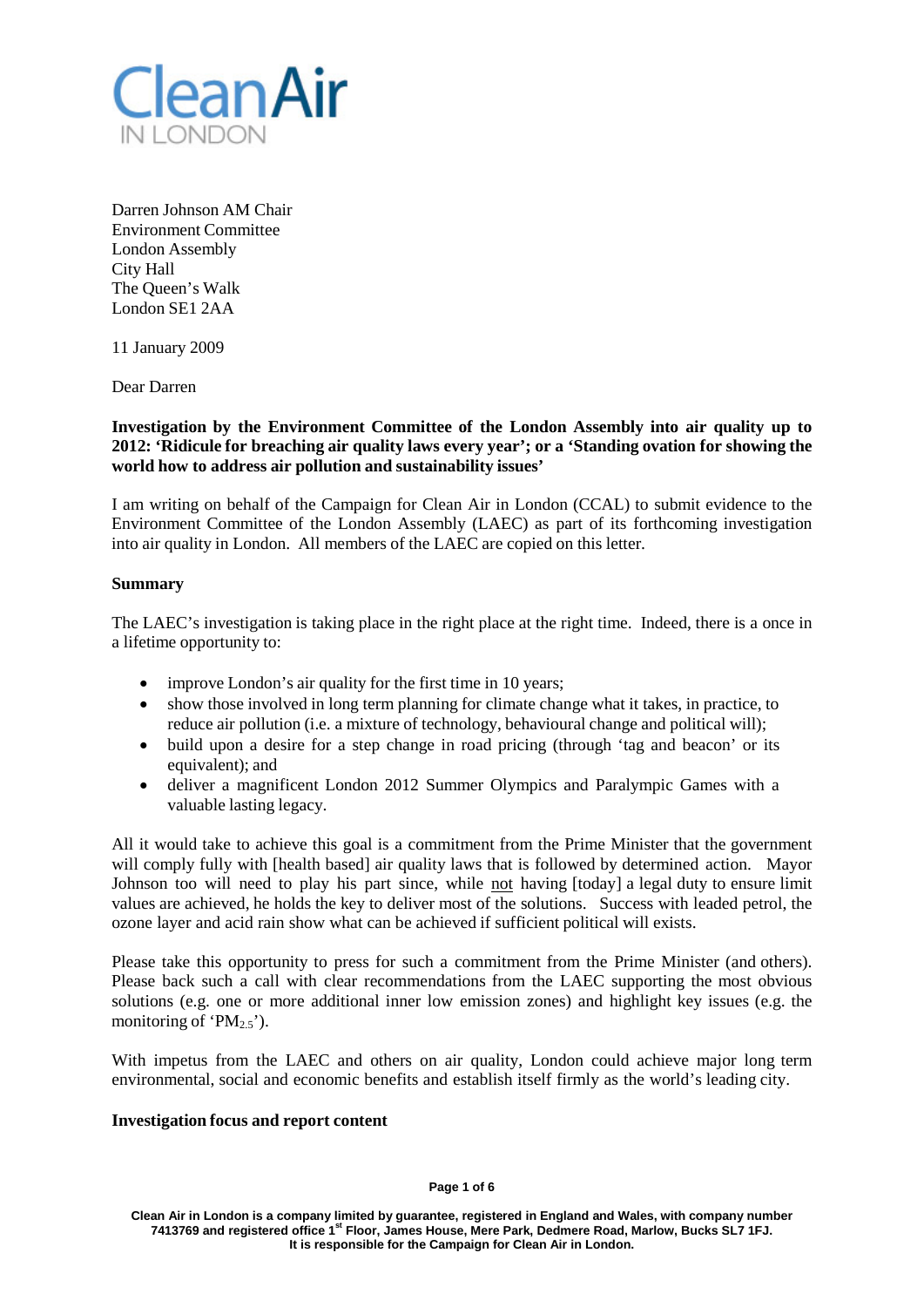

CCAL suggests that the LAEC's report into air quality might be titled 'Air quality: the health impact and how to address it before London 2012'. That would be a wonderful legacy.

You may be aware that the government published on Thursday 8 January its report on 'Air Pollution in the UK 2007'. See:

[http://www.airquality.co.uk/archive/annualreport/annualreport.php.](http://www.airquality.co.uk/archive/annualreport/annualreport.php)

CCAL urges the LAEC to consider as part of its investigation and report:

- 1. *Monitored air quality and its trends: The shocking facts (now and forecast to ensure the real problems are identified)*
- a) the extent of the existing and forecast breaches of standards for nitrogen dioxide
- b) (NO<sub>2</sub>), tropospheric ozone (O<sub>3</sub>) and particulate matter (PM<sub>10</sub> and PM<sub>2.5</sub>); where will these breaches occur? The middle of London, arterial roads, airports etc.;
- c) the real trends e.g. no improvements in  $PM_{10}$  and worsening ozone levels. Bear in mind that oft-repeated references to improvements since 1990 are misleading since air quality has generally deteriorated since the late 1990s; and
- d) the shocking facts e.g. London has the worst annual average  $NO<sub>2</sub>$  of any capital city in western (or eastern Europe). See: <http://www.urbanaudit.org/rank.aspx>
- 2. *Health: The shocking impact of poor air quality in London*
- a) the health impact what, how many people affected (tens of thousands for  $PM_{10}$  and over 1.3 million Londoners for  $NO<sub>2</sub>$ )?;
- b) the monetary cost ('The Roger's Review' in 2006);
- c) quality of life; and health inequalities within boroughs caused by poor air quality.
- 3. *Sources: Who/what pollutes most in the most polluted areas (now and forecast to ensure sustainable solutions)?*
- a) focus on the worst air quality by:
	- (i) severity (e.g. where laws are most heavily breached); and
	- (ii) the largest number of people effected i.e. deep and broad;
- b) non-transport sources e.g. gas combustion;
- c) transport e.g. taxis;
- d) the real contribution from older diesel vehicles i.e. not just theoretical emission standards; and
- e) how many people are affected?
- 4. *The framework: World Health Organisation (WHO) recommendations, air quality laws and the Host City Contract for London 2012*
- a) Key WHO recommendations. Note:  $PM<sub>2.5</sub>$  not to be more than 10 micrograms per cubic metre;
- b) highlight that laws, in place since 1999, and due to be met by 2005 are still being broken;
- c) the disjunction between the responsibilities of the government and the Mayor of London;

### **Page 2 of 6**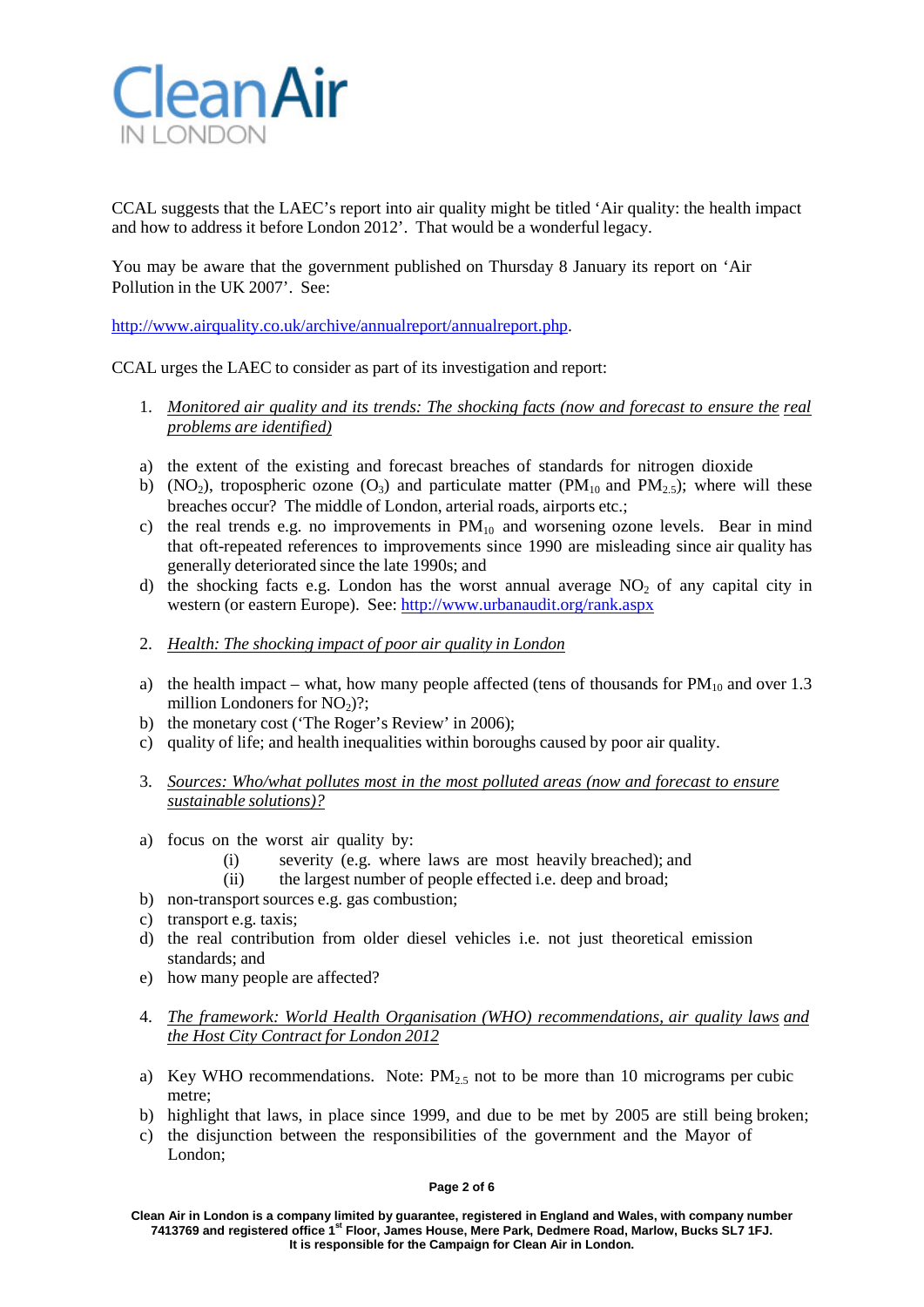

- d) the 'Greenest Games'; and
- e) the opportunity for the Commission for Sustainable London 2012 to act assertively.

# 5. *Key factors to consider including 'external' forces*

- a) acknowledge explicitly the gap currently in quantum and timescale;
- b) climate change will adversely affect air quality especially tropospheric ozone;
- c) some others will help e.g. European Union vehicle emission standards;
- d) sharing best practice from/with elsewhere e.g. [http://www.lowemissionzones.eu/;](http://www.lowemissionzones.eu/%3B)
- e) the importance of considering air quality and climate change holistically (using 'The London Principle' to evaluate trade-offs);
- f) the necessity of cost-effectively complying with deadlines not cost-benefit analysis using arbitrary parameters and an open-ended timescale; and
- g) the opportunity to create a local and international 'tipping point' of change (i.e. 'The London Matrix').
- 6. *Primary measures*
- a) 'selling the carrot': a major communications exercise to build a deep public understanding of the air quality problem in London; its health and other impacts; its causes; its solutions; and the wider benefits of action e.g. on obesity and climate change;
- b) non-transport measures e.g. addressing gas emissions, best practice on demolition and construction and encouraging better practice with festival bonfires;
- c) one or more additional inner low emission zones (LEZs) which should be backed by a national scheme for the abatement of hazardous emissions e.g. particulate matter and oxides of nitrogen (NOx). Include a table showing indicative costs to upgrade diesel and petrol vehicles by one Euro engine emission standard. Getting rapidly to (equivalence with) Euro 4 standards for particulate matter and NOx is crucial;
- d) reducing rapidly harmful emissions from taxis the 'polluter must pay' (i.e. passengers); removing unnecessary restrictions (e.g. on turning circles); the need to get to Euro 4 standards for particulates and NOx by 2011;
- e) the opportunity offered by dynamic road pricing (such as 'tag and beacon' or its equivalent);
- f) accelerating currently planned initiatives e.g. modal shift, cycling etc.;
- g) best practice sharing by the Greater London Authority and Transport for London and the need for 'prioritisation' and 'guidance' i.e. each borough should not have to do its own cost-benefit analysis to participate in the Mayor's cycle scheme and we must avoid (say) large gaps in the availability of electric charging points;
- h) parking measures by boroughs to provide a 'modest' price signal (particularly in respect of diesel vehicles); and
- i) the cost-effectiveness of behavioural change e.g. people can protect health and save money.
- 7. *Secondary measures*
- a) 'advertising' in London to include details of emissions per kilometre for carbon dioxide, particulate matter and oxides of nitrogen;
- b) the greater use of communications and alerts when air quality is (quite) poor; and
- c) the importance of updating and publishing in full and much more quickly the London Atmospheric Emissions Inventory (LAEI) data. It is disappointing that the latest 'annual' report is for 2004.

### **Page 3 of 6**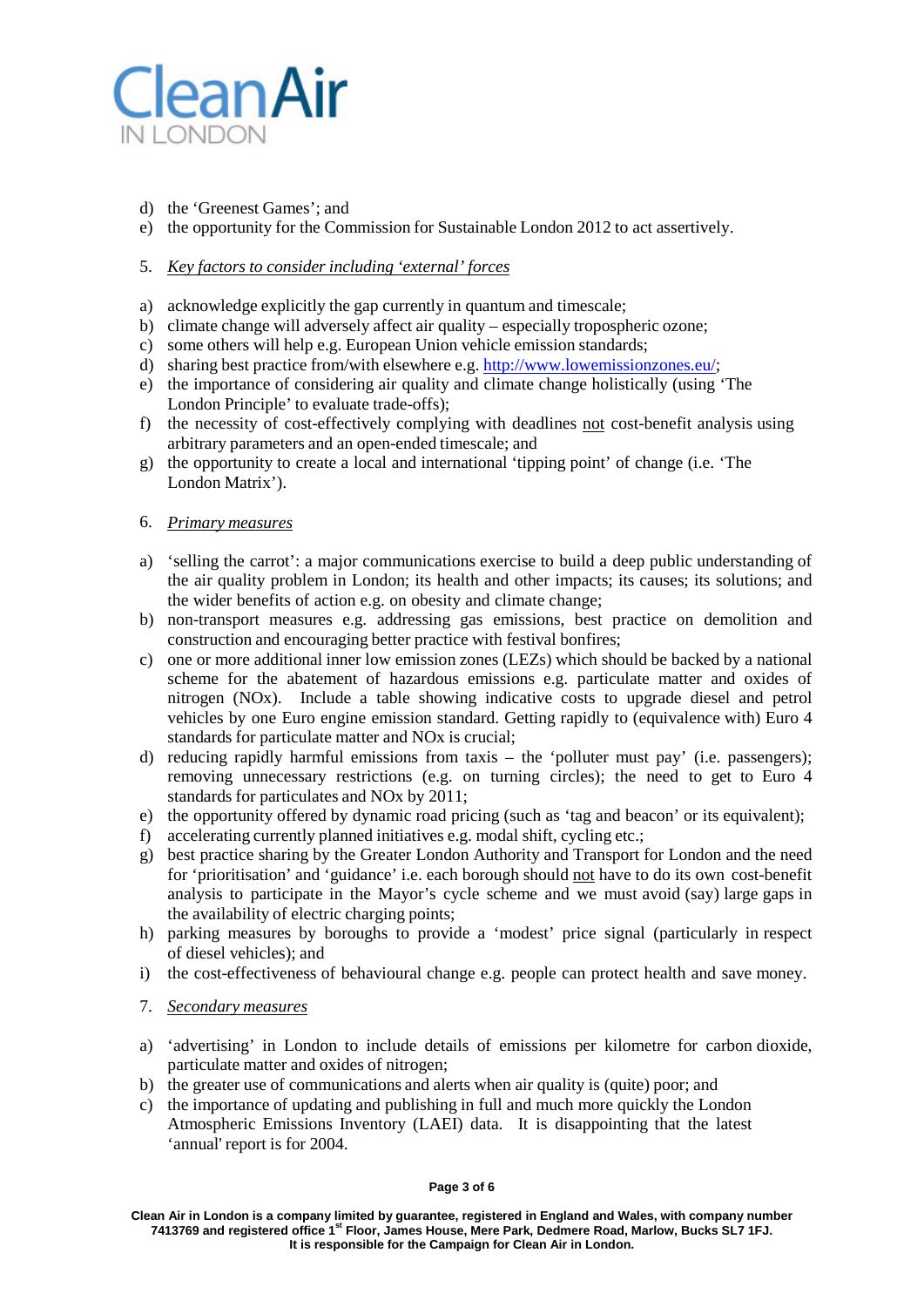

# 8. *Other issues*

Ensuring that fine particulate matter  $(PM_2, 5)$  is being monitored robustly in London.

- 9. *Recommendations*
- 10. *The opportunity*

# **'The London Circles'**

The government has admitted that road transport is the cause of all the current breaches of air quality laws in the United Kingdom (UK), with diesel emissions being by far the biggest single component.

The solutions involve two overlapping 'circles' of measures ('The London Circles') – one for congestion and one for emissions – that target the most polluted vehicles in the most polluted areas with technology-based solutions and create a tipping point of behavioural change backed by awareness, persuasion, incentives and regulation (when necessary). Behavioural change offers the most cost-effective solutions.

In the emissions circle, we need urgently one or more additional inner low emission zones (LEZs) – at least in central, east and west London – to reduce harmful emissions. The fairest measures will involve making the 'polluter pay' and give people the choice of: not entering the most polluted area with the most polluting vehicle; choosing (longer) alternative routes; upgrading their vehicles; using other modes of transport; and/or paying (a fine) to continue polluting. At the margin, even the existing LEZ reduces congestion by deterring some vehicles from entering London.

In the congestion circle, road pricing is essential, fair and much needed to tackle congestion which is bad now and forecast to increase significantly in coming years. The best version of this is dynamic road pricing (such as 'tag and beacon' or its equivalent) which CCAL understands could be introduced rapidly initially within central, east and west London. Road pricing reduces emissions and 'makes the polluter pay' since vehicles produce less than half as much air pollution once their speed reaches 30 kilometres per hour.

In CCAL's view, with road transport the biggest single cause of breaches of air quality laws, there is a massive opportunity for London to pursue a holistic package of measures that tackle emissions and congestion that could transform its future and that of many other large cities. For example, the rapid introduction of a combination of: one of more inner low emission zones; and dynamic road pricing (such as 'tag and beacon') could ensure full compliance with air quality laws and tackle the spectre of ever increasing congestion in our cities.

A vision of road transport built on 'The London Circles' offers the opportunity to carry with it the Mayor of London, the government, all the political parties, business, community groups and nongovernmental organisations. Indeed, without such a vision and such a broad range of support, it seems unlikely – without action by the courts – that the legal and other challenges facing the UK in London will be met.

# **Key messages**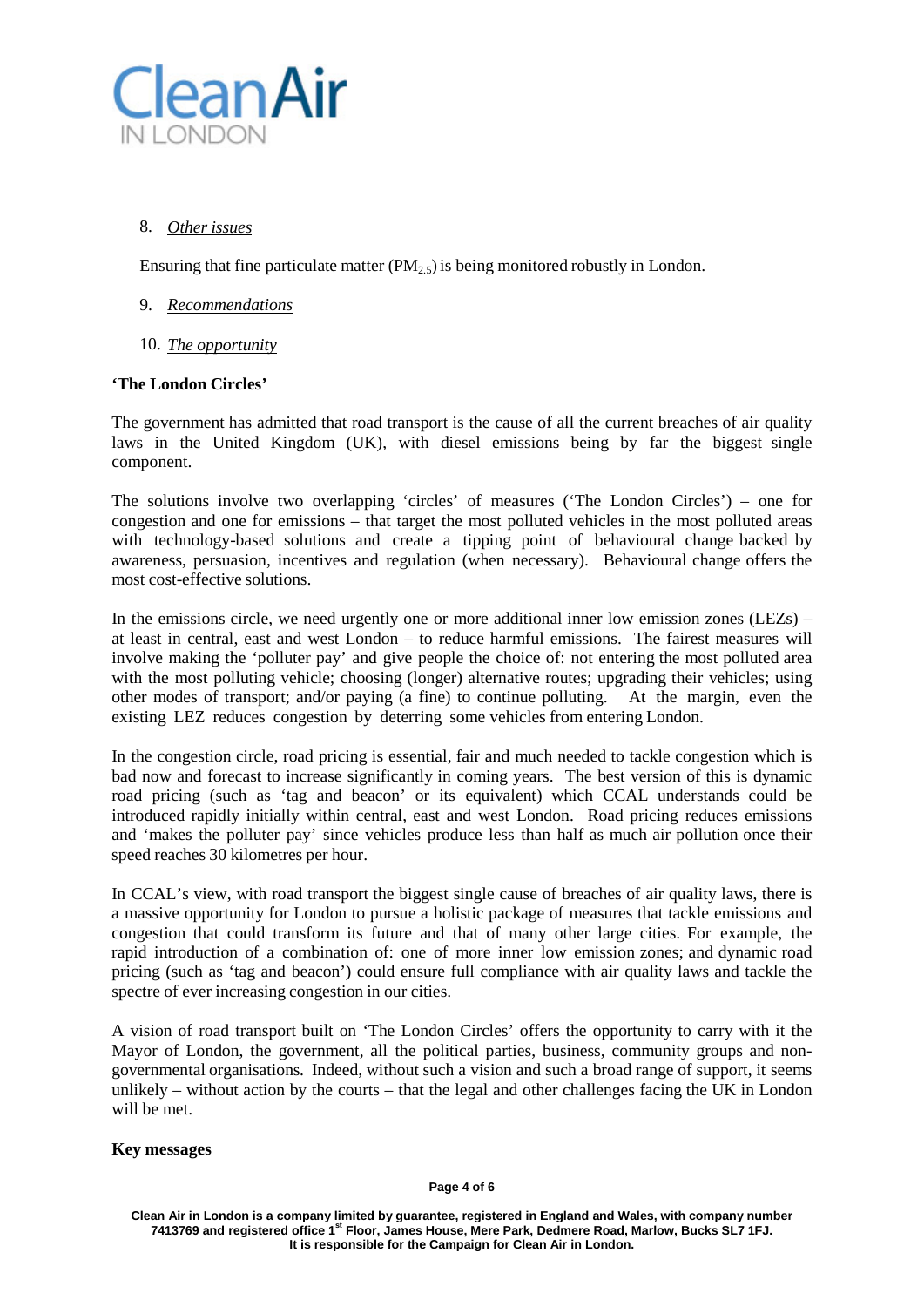

CCAL urges the LAEC to highlight particularly several points in its recommendations:

- i. the many benefits to be gained from building a broad and deep understanding amongst Londoners of air quality issues and challenges. Our political leaders seem to have ended up in the worst of all possible worlds: they have shied away from this approach perhaps through fear of frightening people and/or fear of being frightened by people frightened about the issue! In the best of all possible worlds, as Defra's research has shown, much can be achieved once people understand the issues. Modest action or price signals are often all that is required then to achieve widespread and rapid change. We should recognise also that (some) regulation is needed for most people some of the time and some people all of the time if 'the polluter' is to be tackled and free-riders are to be 'discouraged';
- ii. the need for London to introduce one or more additional inner low emission zones by early 2010. To be fair, such a scheme must treat all polluters equally in proportion to their emissions. Some 40 cities in Germany, for example, are expected to have schemes in place by the end of 2009 to comply with the same air quality obligations. The German schemes are simple, nationally backed and cost-effective with inputs proportional to outputs. One or more inner LEZs in London might even allow the slower tightening of the existing outer-London LEZ. There is a tremendous opportunity to broaden substantially the LEZ There is a tremendous opportunity to broaden substantially the LEZ planned for London 2012 and make it one of the most valuable legacies for London – please encourage the Commission for Sustainable London 2012 and the Olympic Delivery Authority to focus on this opportunity;
- iii. the opportunity to pursue urgently dynamic road pricing (such as 'tag and beacon' or its equivalent) as a complementary measure in parallel with one or more additional inner LEZs. By tackling congestion directly, it may be possible to introduce more modest inner LEZs (and road pricing) initially and tighten it (them) as legal deadlines and London 2012 approach e.g. the Euro 3 engine emission standards for particulates only initially rather than full Euro 4 equivalence;
- iv. a plan is needed to reduce harmful emissions from gas (domestic, industrialcommercial consumption and gas leakage). Some 40% (Outer Greater London) to 63% (Central Greater London) of NOx is expected to come from gas by 2010 with an adverse trend. Note the importance also of tackling 'Part A Processes' (i.e. larger industrialcommercial installations) at 10.3% and airports at 12.1% of NOx emissions in Outer Greater London according to the LAEI 2004. London also needs to avoid problems with biomass burning;
- v. the need to focus on the most effective measures and ensure that deadlines are met with clear accountability for success (or failure). The UK is littered with 'busy fool' measures that achieve little or nothing. Instead we need to identify the real problems (i.e. worst local pollution and largest number of people affected) and tackle them with meaningful solutions that focus on meeting deadlines (in particular the legal deadlines of 2010 (for  $NO<sub>2</sub>$ ) and 2011 (for  $PM_{10}$ ) and London 2012 (for air quality generally);
- vi. looking ahead, there is a crucial need to ensure that  $PM<sub>2.5</sub>$  is monitored robustly. A base line is being set over 2009, 2011 and 2012 that will be used to set exposure reduction levels

**Page 5 of 6**